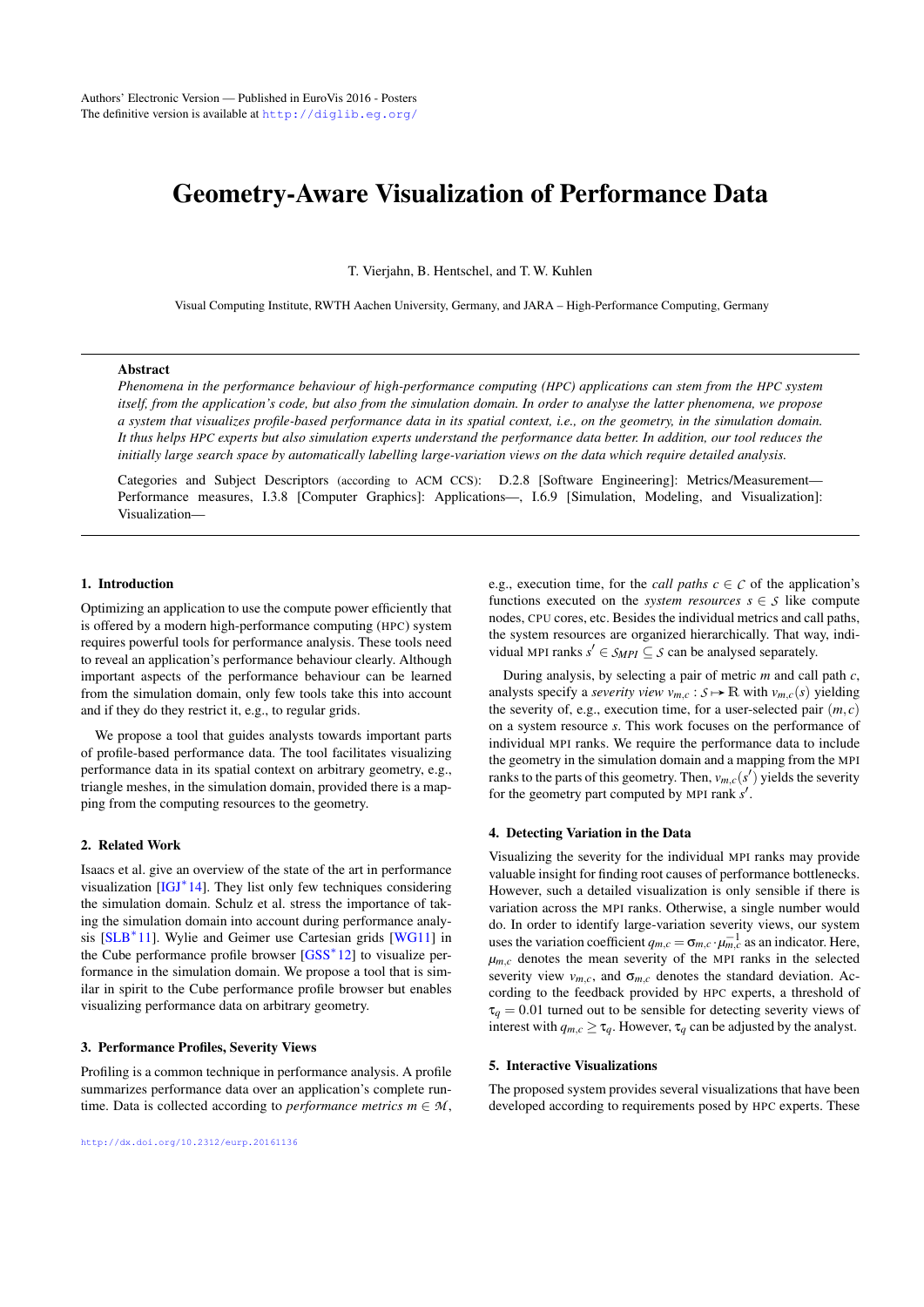<span id="page-1-2"></span>

Figure 1: *User interface of our tool: the severity of "Time" in "fwbf\_tri\_dirichlet\_" is visualized on the geometry (top right). The data from the table (lower left) is visualized as a parallel coordinates plot (lower right). The* MPI *ranks 1 and 3 are selected.*

<span id="page-1-0"></span>facilitate interactive analysis of profile-based performance data in a top-down fashion in order to find and analyse severity views of interest that reveal performance phenomena.

#### 5.1. Performance Metrics and Call-Path Tree Widgets

The hierarchies of the metrics and call paths are visualized in tree widgets on the left of the user interface (Fig. [1\)](#page-1-0). For each entry the total severity including the descendants (column "Severity") and the net severity of only the entry itself (column "Self") are printed. Both tree widgets can be sorted by total or net severity.

When the analyst selects a metric, the severities in the call-path tree widget are updated accordingly. When they select a pair of metric and call path, that severity view gets visualized in the remaining parts of the user interface. The columns "Severity" and "Self" can be swapped in any of the two tree widgets. The leftmost determines whether total or net severity is being visualized.

A glyph in the leftmost column of the call-path tree widget guides the analyst to the call paths with the largest severity by colour-encoding the severity relative to the respective parent's severity. The colour map can be user-defined. A linear black (100 % relative severity) to transparent  $(0\%)$  map is used by default. A tilde printed in the second column of the call-path tree widget indicates a large-variation severity view for detailed evaluation, an asterisk indicates that such a view exists in the descendants.

## 5.2. Visualizing Performance in its Spatial Context

The 3D viewport in the upper right of the user interface (Fig. [1\)](#page-1-0) renders the geometry in the simulation domain. The severity for each MPI rank is visualized colour-coded on the respective part of the geometry. The colour map can be user-defined. A linear black (0 % severity) to light grey (100 %) map is used by default. The simulation domain can be explored by moving a virtual camera with five degrees of freedom using keyboard and mouse. The elevation angle is limited to  $\pm 90^\circ$ , and rotation around the viewing direction is locked in order to keep orientation intuitive and to prevent the analyst from losing track of the perspective.

The table in the lower left lists the severities for each MPI rank



<span id="page-1-1"></span>Figure 2: *Search space reduction: the table (left) lists the number of non-zero views and the number of suggested views (* $\tau_q = 0.01$ ). *The plot (right) presents the ratio of the number of suggested views to the number of non-zero views depending on the threshold.*

and the properties, i.e., the number of finite elements and their surface area, of the associated part of the geometry. In addition, the severity is related to these properties. A parallel coordinates plot in the lower right presents the same data as the table for better overview. This is particularly helpful for simulations using many MPI ranks. Each axis is normalized and can be flipped.

The views are linked: a geometry part or the associated MPI rank can be selected in the 3D view or the table. Selected geometry and the related information are then highlighted in all three views.

#### 6. Results

We have preliminarily evaluated our system with performance data from a small sheet-metal forming simulation, executed on 4 thin nodes of SuperMUC (Phase 1) [\[Sup\]](#page-2-4). The automatic suggestion mechanism effectively sieves out low-variation views: for  $\tau_q = 0.01$ the search space is reduced by 29 % (Fig. [2\)](#page-1-1). Larger thresholds filter out more views. In most of the simulation's functions MPI ranks 1 and 3 required most CPU-time. The data for the ranks even forms two almost separate classes (Fig. [1\)](#page-1-0). The 3D visualization clearly points out that MPI ranks 1 and 3 are computing high-detail parts of the geometry. With our tool, simulation experts were able to relate the observed performance phenomenon to a disadvantageous domain decomposition that did not consider the forming tool's shape.

#### 7. Conclusion and Future Work

Our system helps analysts evaluate an HPC application's performance behaviour based on profiles by greatly reducing the search space: severity views that do not expose variation in performance are sieved out. Glyphs representing the severity of and labels indicating large-variation severity views quickly guide analysts down the application's call hierarchy towards *important* severity views. Relating the performance data to the simulation domain provides valuable insight. Our tool directed simulation experts to the domain decomposition as the cause for a performance phenomenon. However, tests with improved decompositions and significantly more compute nodes are left for future work.

#### Acknowledgements

This work has been partially funded by the German Federal Ministry of Research and Education (BMBF) and by the Excellence Initiative of the German federal and state governments through the Jülich Aachen Research Alliance – High-Performance Computing.